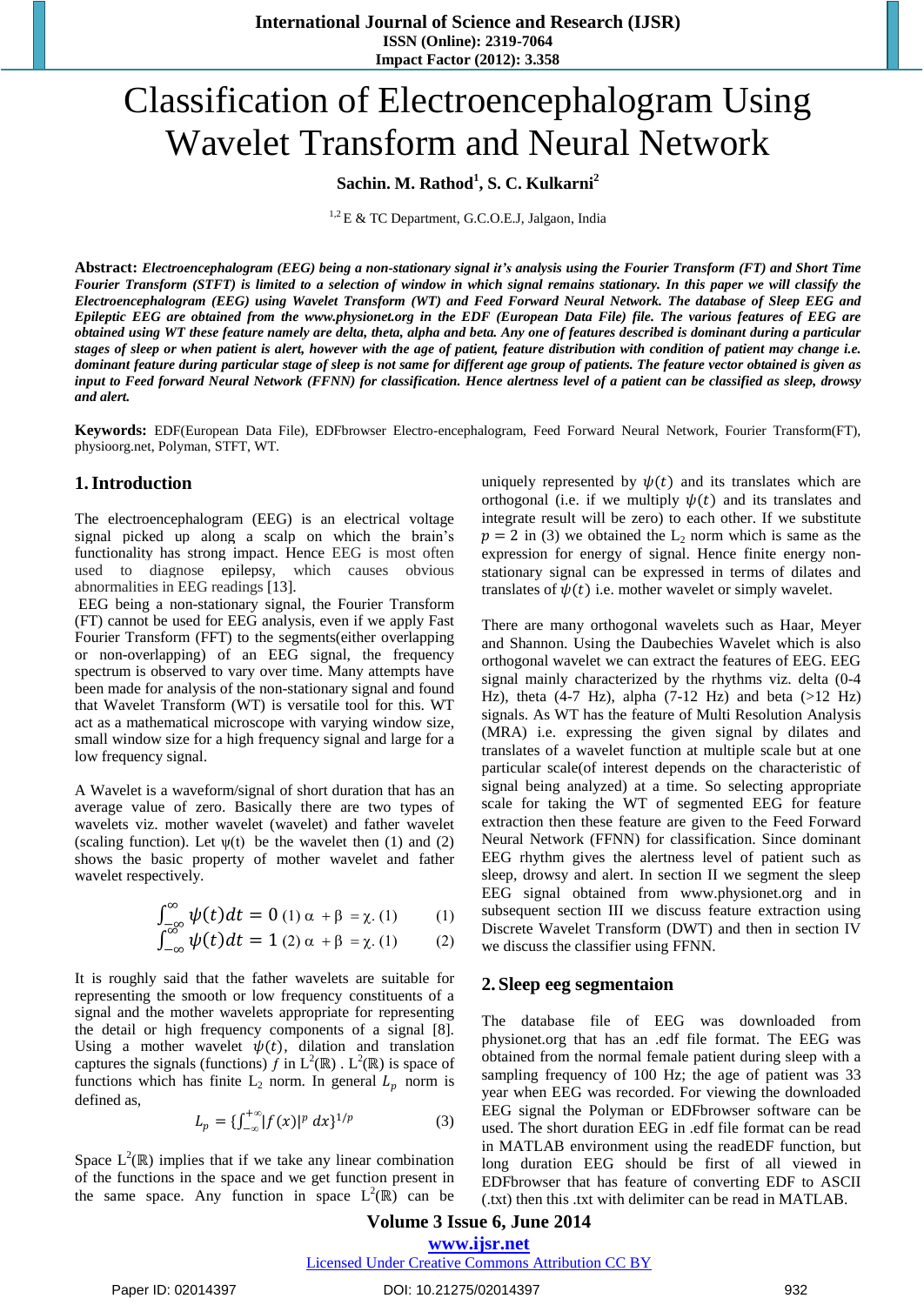Since recording was of 20 hour hence 20(number of hour) x 3600 (number of seconds per hour) x 100(samples per second) =7200000 number of samples in the recording. For extracting a feature we must segment the long duration EEG signal. Figure 1 and Figure 2 shows the segmented EEG taken at Fpz and Oz position in 10-20 system of EEG acquisition.



**Fgure 1:** Segmented EEG (a) EEG segment of first 10 seconds taken at Fpz-Cz position in 10-20 system (b) EEG segment of next 10 seconds (c) EEG segment of next 10 seconds.



**Figure 2:** Segmented EEG (a) EEG segment of first 10 seconds taken at Pz-Oz position in 10-20 system (b) EEG segment of next 10 seconds (c) EEG segment of next 10 seconds.

### **3.Feature extraction using wavelet transform**

The dilates and translates of basic wavelet  $\psi(t)$  gives the WT, hence if we have the dilation variable as 'd' and translation variable as 'l' then (4) gives the basic expression of WT.

$$
W_{d,l}(f(t)) = \frac{1}{|d|^{1/2}} \int_{-\infty}^{\infty} f(t) \psi\left(\frac{t-l}{d}\right) dt \tag{4}
$$
  
Where  $d, l \in \mathbb{R}$  is set of Real Number. With  $d \neq 0$ .

If a wavelet is dilated with  $d = 2^m$  i.e. dyadic operation and translated with  $l = k \times 2^m$  then it is known as DWT. For each one of the orthogonal wavelets there is an analysis and a synthesis filter bank associated with them which can use for signal analysis and then followed by sub sampling operation yields wavelet co-efficient. Signal decomposition performed by a pyramidal algorithm is interpreting wavelets as pass-band filters.[S7help.pdf] The filter bank consist of low pass filter and high pass filter for each level of decomposition. Figure (3) shows the pyramidal analysis filter bank structure.

The DWT of sleep EEG was taken at different scales, the scale vector  $=[1 2 4 8]$  was used and then percentage energy of approximation wavelet coefficient was calculated and found that at scale of four, the wavelet coefficient has maximum energy, Hence these coefficient are arranged in a matrix. In this matrix has each column is feature vector corresponding to the delta, theta, alpha and beta. The extracted feature are ploted in Fig 4.



**Figure 3:** A pyramidal analysis filter bank structure with sub sampling by factor two for extracting the features of EEG .



**Figure 4:** Segmented EEG (a) EEG segment of first 10 seconds taken at Pz-Oz position in 10-20 system (b) EEG segment of next 10 seconds (c) EEG segment of next 10 seconds.

## **4. Classification of EEG using neural network**



**Figure 5:**The mathematical model of an artificial neuron. An Artificial Neural Network (ANN) is a computational model inspired by a biological neuron [14]. The fundamental

**Volume 3 Issue 6, June 2014 www.ijsr.net** Licensed Under Creative Commons Attribution CC BY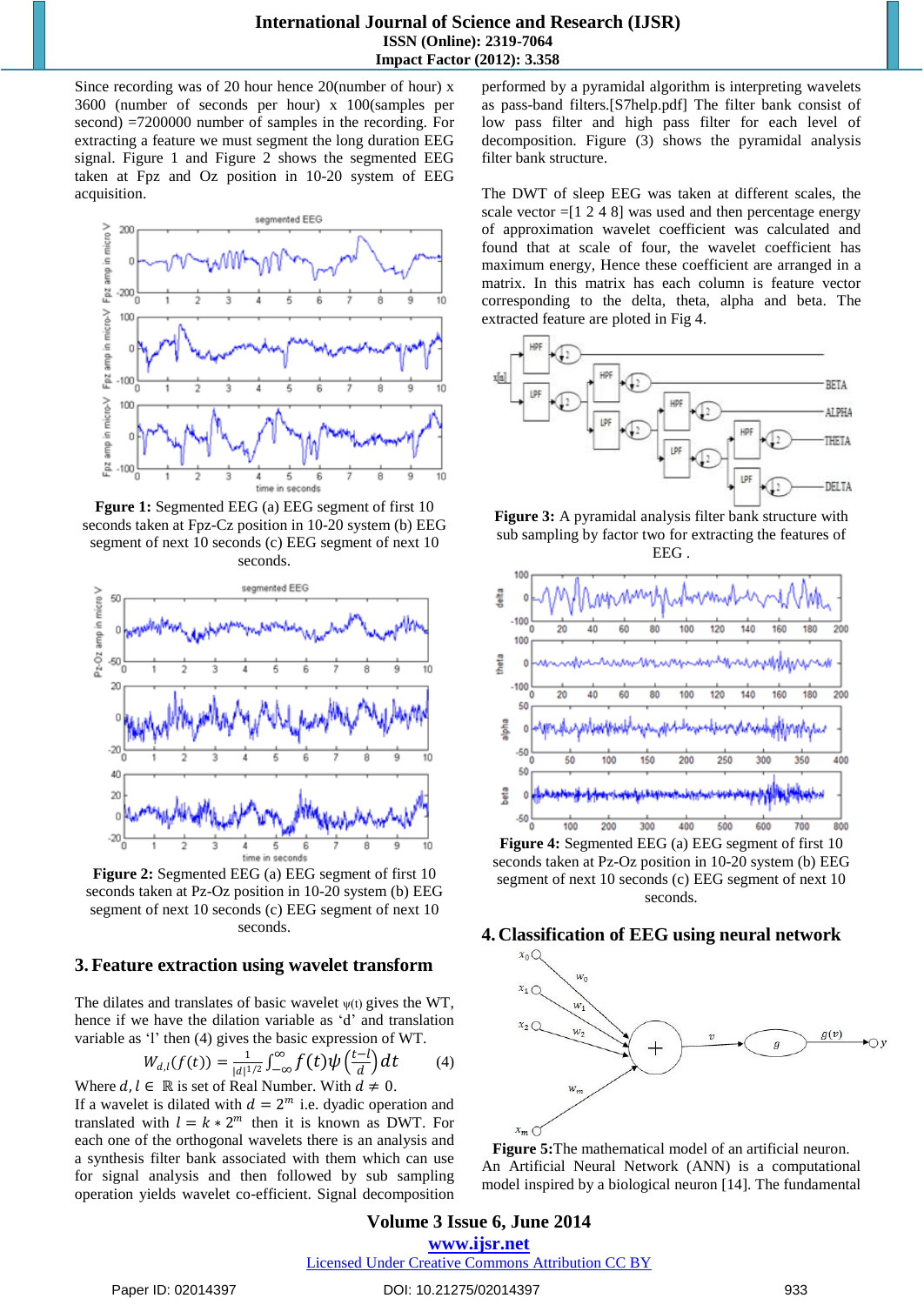**International Journal of Science and Research (IJSR) ISSN (Online): 2319-7064 Impact Factor (2012): 3.358**

building block in an ANN is the mathematical model of an artificial neuron as shown in Fig 5.The three basic components of the artificial neuron are:

- 1. The synapses or connecting links that provide weights,  $w_i$ , to the input values,  $x_j$  for  $j = 1,...m$ ;
- 2. An adder that sums the weighted input values to compute the input to the activation function

$$
v = w_0 + \sum_{j=1}^{m} w_j x_j \tag{5}
$$

Where  $w_0$  is called the bias is a numerical value associated with the neuron. It is convenient to think of the bias as the weight for an input  $x_0$  whose value is always equal to one, so that

$$
v = \sum_{j=0}^{m} w_j x_j \tag{6}
$$

3. An activation function g that maps  $v$  to  $g(v)$  the output value of the neuron. This function is a monotone function.

These weights  $w_i$  can be adjusted in accordance with the criteria for an error  $\varepsilon$ . The criteria for an error can be either minimum mean square or mean square error. An error is calculated by subtracting the target  $\hat{y}$  from the output  $y$ .

$$
\varepsilon = y - \hat{y} \tag{7}
$$

Hence weight vector can be updated for further output calculation. This process of updating the weight vector is called the Learning, which is accomplished through special training algorithms. The frequently used dynamic updating algorithm for the neural net version of linear regression is known as the Widrow-Hoff rule or the least-mean-square (LMS) algorithm. Other learning algorithms are gradient descent and backpropagation.

The classifier for EEG classification is designed using multilayer feed forward neural network (MFFNN). MFFNN may contain two or more layers. A simple two-layer MFFNN consists of an input layer with the number of nodes (artificial neuron) equal to the number of features to be classified and output layer with the number of nodes equal to the number of desired classes. But these simple two-layer MFFNNs are only suitable for linear problems. For nonlinear problems hidden layers are used in between input layer and output layer.

Depending on the complexity of the problem to be classified the required number of hidden layers differs. Three layer architecture of MFFNN is adequate to classify features of the sleep EEG. Unfortunately there is no clear theory for choosing the number of nodes in each hidden layer or indeed the number of layers. The common practice is to use trial and error, although there are schemes for combining optimization methods such as genetic algorithms with network training for these parameters [14].

Training algorithms are an integral part of ANN model development [3]. The gradient descent with adaptive learning rate back-propagation is used for updating the weights and bias values. This training algorithm belongs to the supervised learning algorithm hence target vectors are also to be given to the classifier. Gradient descent is an iterative minimization method. The gradient of the error function always shows in the direction of the steepest ascent of the error function.

$$
w_{t+1} = w_t + \Delta w, \Delta w = -\eta \frac{\delta E(w)^T}{\delta w}
$$
 (8)

Where  $\eta$  is a learning rate and  $E(w)$  is a expected value of squared error  $\varepsilon^2$ , error is defined in (7).

The extracted features of EEG are vectors of different rhythms viz. delta, theta, alpha and beta. Since these four different feature vectors are acting as input to the classifier hence input layer of MFFNN has the four nodes. Alertness levels of patient are namely alert, drowsy and sleep so the output layer of MFFNN has the three nodes. Based on monitoring the variation of error and time required for training the network the optimal number of nodes in the hidden layer was found as 15.



**Figure 6:** The Architecture of ANN used for classifying the sleep EEG into alertness level of the subject

## **5. Result**

**Table 1:** Classification of alertness level of subject using sleep eeg

| 0.00000000                                                          |       |                          |                                              |
|---------------------------------------------------------------------|-------|--------------------------|----------------------------------------------|
| <b>Classes of EEG</b><br>segment<br>Input EEG<br><b>Description</b> | Class | Class<br>'Alert' Drowsy' | Class 'Sleep'                                |
| Sleep EEG                                                           | 5%    | 16%                      | 79% (Since only Sleep)<br>EEG was the input) |

In this study, the long EEG recordings were segmented into many segments then WT was operated on them which in turn yields features such as alpha, beta, theta and delta. These feature vectors are applied to MFFNN. For classification purpose MFFNN employing gradient descent with back-propagation algorithm was used.

The classification efficiency, which is defined as the percentage ratio of the number of EEG signals correctly classified to the total number of EEG signals considered for classification, also depends on the type of wavelet chosen for the application. When the segments of sleep EEG was used for alertness level classification it is found that 79 % segment was correctly classified as they belongs to the class

## **Volume 3 Issue 6, June 2014**

**www.ijsr.net**

Licensed Under Creative Commons Attribution CC BY